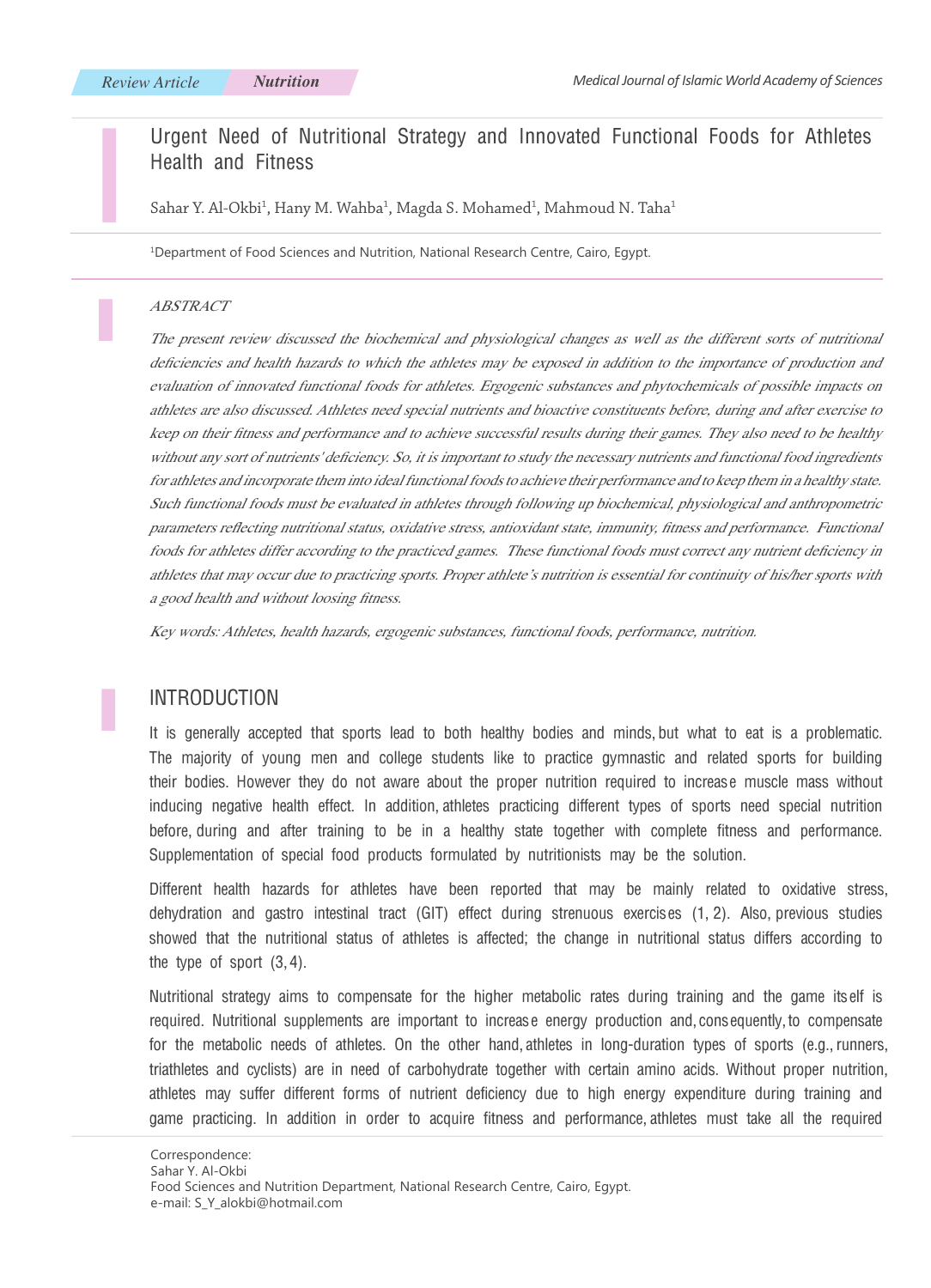nutrients and calories needed according to the practiced game. Incorrect or improper nutrition of athletes may result in low performance and fitness during games and may result in nutrients' deficiency or some physiological disorders. So consumption of special food or functional food may guard against the occurrence of such problems (5-8).

Production of innovative functional food is crucial for athletes and this required first studying nutritional status, physiological and biochemical changes occur due to practicing different sports and training. Also, suitable functional foods must be designed to be suitable before, during and after training. Follow up study must be carried out for assessment of the efficiency of a proposed food formula in athletes. Screening of phytochemicals and nutrients constituents of the prepared food products is very important to assign the suitable quantity of food for each athlete.

### Nutritional status of athletes

Athletes are faced with the challenge of meeting nutrition requirements for growth and development, as well as sport performance. Proper nutrition is similar for athletes and nonathletes. The only difference related to the amount of energy needed by athletes for the intense physical activity and for affording greater performance (5). Major dietary problems of college athletes reported by coaches were consumption of junk food, poor eating habits, and consumption of an unbalanced diet (9). In some athletes dietary intake was relatively well-balanced according to the recommended dietary allowances (RDAs). However others have low energy intake or imbalance of protein and fat and insufficient minerals and vitamins. Nonetheless, practicing a sport may allow young adults to have a nutritional status closer to recommended values. So, practicing a sport may allow athletes to balance their energy intake and expenditure and could be a good way to have a nutritional status closer to RDAs (10). However some sorts of nutrients deficiency were reported in athletes as can be noticed in the subsequent section.

Fatty acids' status of athletes differs according to the practiced game. In spite of similar dietary patterns, as assessed by a food frequency questionnaire, plasma fatty acids (FA) profile in the football women players showed significantly higher proportions of stearic, oleic, and monounsaturated FA (MUFA), and significantly lower proportions of total and n-6 polyunsaturated FA (PUFA) than in the water polo women and control group. The water polo players had higher

percentages of palmitoleic and arachidonic acid than the control. Erythrocyte FA profile demonstrated significant higher proportion of oleic acid and MUFA in the football group than in the controls, and decreased stearic acid and elevated palmitic and palmitoleic acid in the water polo players than in the other 2 groups. Both groups of athletes had significantly lower percentages of n-6 dihomo--linolenic acid, n-6 PUFA, and total PUFA compared with the controls (4).

In detrained swimmers; body weight, fat mass and waist circumference increased, whereas resting metabolism decreased (3).

A high proportion of elite female soccer athletes were not in energy balance and failed to meet carbohydrate and micronutrient recommendations, with depleted iron and vitamin D status. Such suboptimal nutritional status may affect soccer performance and physiological growth and development (6). Also, professional basketball male Spanish players are at higher risk of hypovitaminosis D after wintertime. Adequate intake of dietary calcium and vitamin D is required if athletes are to avoid low serum 25(OH) D levels when exposure to sunlight is limited (7).

A nutritional study carried out on 203 male rugby players age 15-18 yr competing at Senior School's Cup level in Leinster, Ireland showed most players (68%) had a healthy percentage body fat, 22% were classified as underweight, and 9.7% were overweight. Despite a positive attitude toward nutrition, poor nutritional knowledge and dietary practices were observed in many players (11).

Studying the effect of high-intensity physical activity during training on the biochemical status of thiamin and riboflavin in athletes was carried out by Sato et al. (12). Thiamin and riboflavin concentrations in blood of men and women athletes were measured during a low-intensity preparatory period and compared with measurements taken during a high-intensity training period. Additional variables measured included anthropometric characteristics, estimated energy expenditure during swim training, distance covered, resting energy expenditure obtained by indirect calorimetry, estimated energy requirement per day, and dietary intake of energy, thiamin, and riboflavin estimated from 3-day food records. For both male and female subjects, no major changes were observed in anthropometric characteristics or dietary intake, but energy expenditure during swim training per day significantly increased in the intensive-training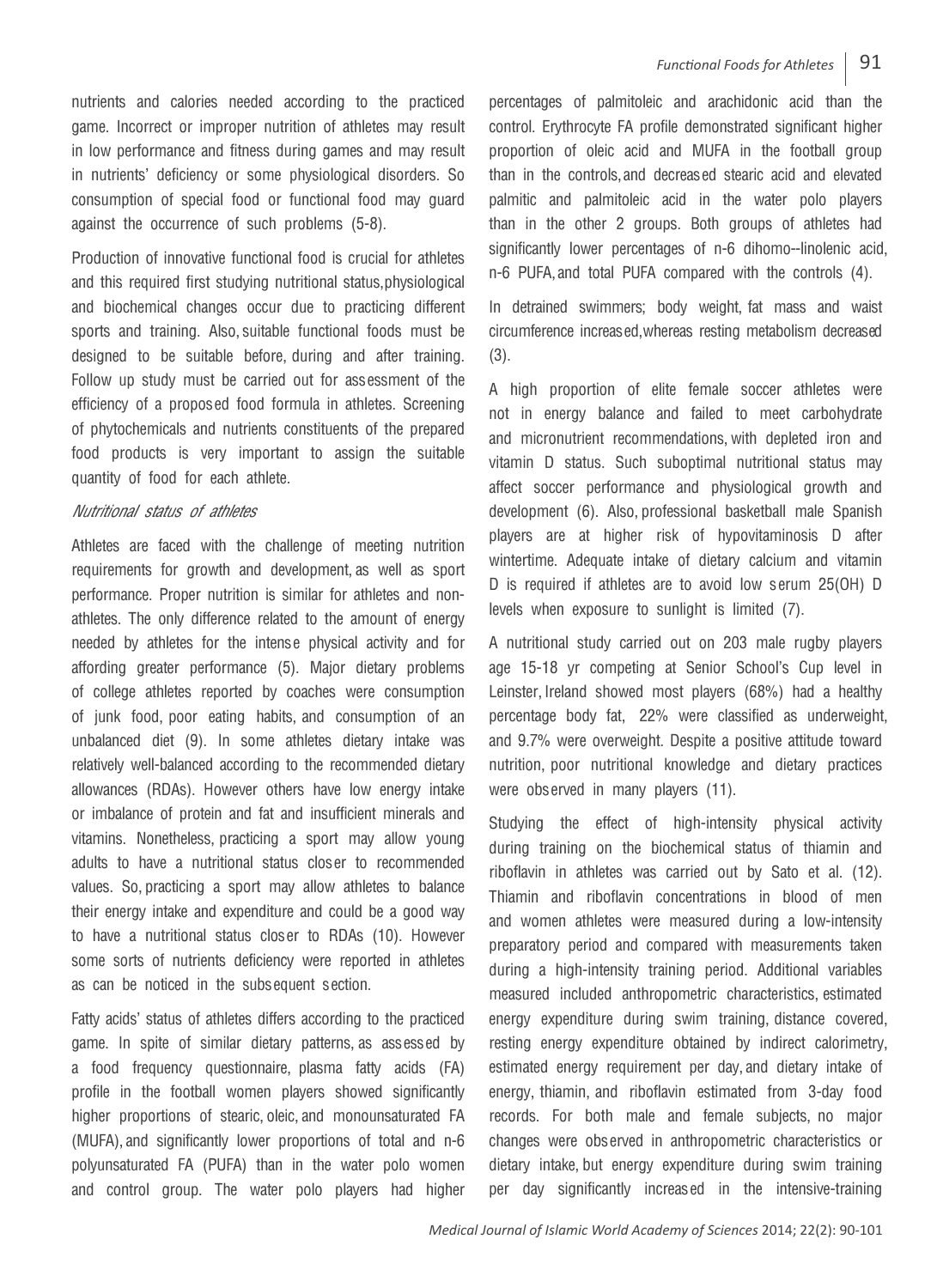period. Blood thiamin concentration decreased significantly during the intensive-training period compared with the preparation period; however, the concentration of riboflavin was unchanged. These results suggest that intense training affects thiamin concentration, but not riboflavin, in blood of college swimmers.

### Nutritional Strategies for athletes

It was reported by Maughan and Burke (13) that the objective of training is to have optimum performance on the day of competition through three processes; hard training to obtain the needed training stimulus, smart training to maximize adaptations to the training stimulus, and training specifically to fine- turn the physiology required for competition strategies. Dietary strategies for competition must target the factors that might cause fatigue during the event, improving performance by reducing the onset of these factors. So, the required nutritional strategies to achieve these various processes are different, and even opposite to each other.

Nutritional Strategies for athletes can be divided into nutritional strategies before, during and after exercise. The strategies in nutrition are mainly focusing on increasing muscle glycogen stores before exercise. The most acceptable and effective way is to lower the training frequency and strengthen three to four days before the competition. Besides, the consumption of foods of high carbohydrates content must be increased. These two ways are useful in carbohydrateloading. An intake of nine to ten gram per kilogram of the body weight per day is sufficient to increase the storage of glycogen in liver and muscle. Three to four hours before the competition, a high carbohydrate meal is also very efficient in boosting up the glycogen stores. Depletion of muscle glycogen and dehydration are from the major factors leading to fatigue. Therefore it is important to drink well some kinds of sports drinks during exercise, especially the prolonged types. A well formulated carbohydrate-electrolytes solution may help in preventing severe dehydration and also help stimulate and regulate carbohydrate metabolism in the working muscles and thereby the onset of fatigue can be delayed (14). Sports drinks which are able to provide 30 to 50 grams of carbohydrate per hour are reported to be efficient in optimizing endurance performance. The National Research Council (15) suggests an intake of one milliliter of extra fluid per kilocalories (1ml/kcal) and it is a generally accepted recommendation. For instance, finishing a

marathon requires about 3000 kcal of energy (16) and so it requires an intake of 3 liters extra fluid. Rate of recovery from exercise is depending on the rate of fluid balance restoration and the rate of muscle glycogen replacement. Muscle glycogen re-synthesis is the most immediate process after exercise, so in order to achieve the optimum rate of glycogen re-synthesis, a carbohydrate-electrolyte solution is useful. The optimum amounts of sports drinks are about one liter with 6 to 7% of carbohydrates, which is about one gram per kilogram of the body weight. A better recommendation is to consume 50 grams of carbohydrate every hour until the next meal. In theory, the overall intake of carbohydrates ought to be about ten grams per kilogram of the body weight during the recovery period of 24 hours. The delay of carbohydrate consumption for two to three hours after the exercise reduces the rate of glycogen. After an intense bout of exercise, whether aerobic (i.e. marathon) or anaerobic (weight lifting), sufficient rest and recovery is required for muscle. It is that period of recovery that may have the greatest influence on subsequent bouts of exercise. For the exercised muscle to sufficiently recover, a 48-72 hour rest period is recommended. On the other hand, athletes such as football players and cyclists, who perform subsequent bouts of intense physical exercise, train a particular muscle two to three times a week in order to achieve and enhance training goals (i.e. muscular strength and endurance and muscle mass). With these athletes, it is not unusual for them to turn to dietary supplements. It was reported by Spaccarotella and Andzel (8) that to maximize glycogen resynthesis, athletes should consume about 1.2 g carbohydrate per kilogram body weight as glucose and sucrose immediately after exercise and each hour thereafter for 4-6 hours postexercise. Alternatively, they may consume  $0.8$  gkg(-1)h(-1) in combination with  $0.4$ gkg(-1)h(-1) amino acids or protein. Liquids provide valuable fluids for rehydration, and an ideal recovery beverage should not only contain carbohydrate and protein but also contain electrolytes, including about 0.3-0.7 g sodiumper liter fluid to help restore sodium lost through sweat. Chocolate milk may be as effective as or superior to these beverages in promoting recovery. Research regarding the effects of specific types of amino acids and antioxidants on recovery is mixed. Further investigation is needed before specific recommendations about consumption of mixture of amino acids and antioxidant for recovery can be made. Future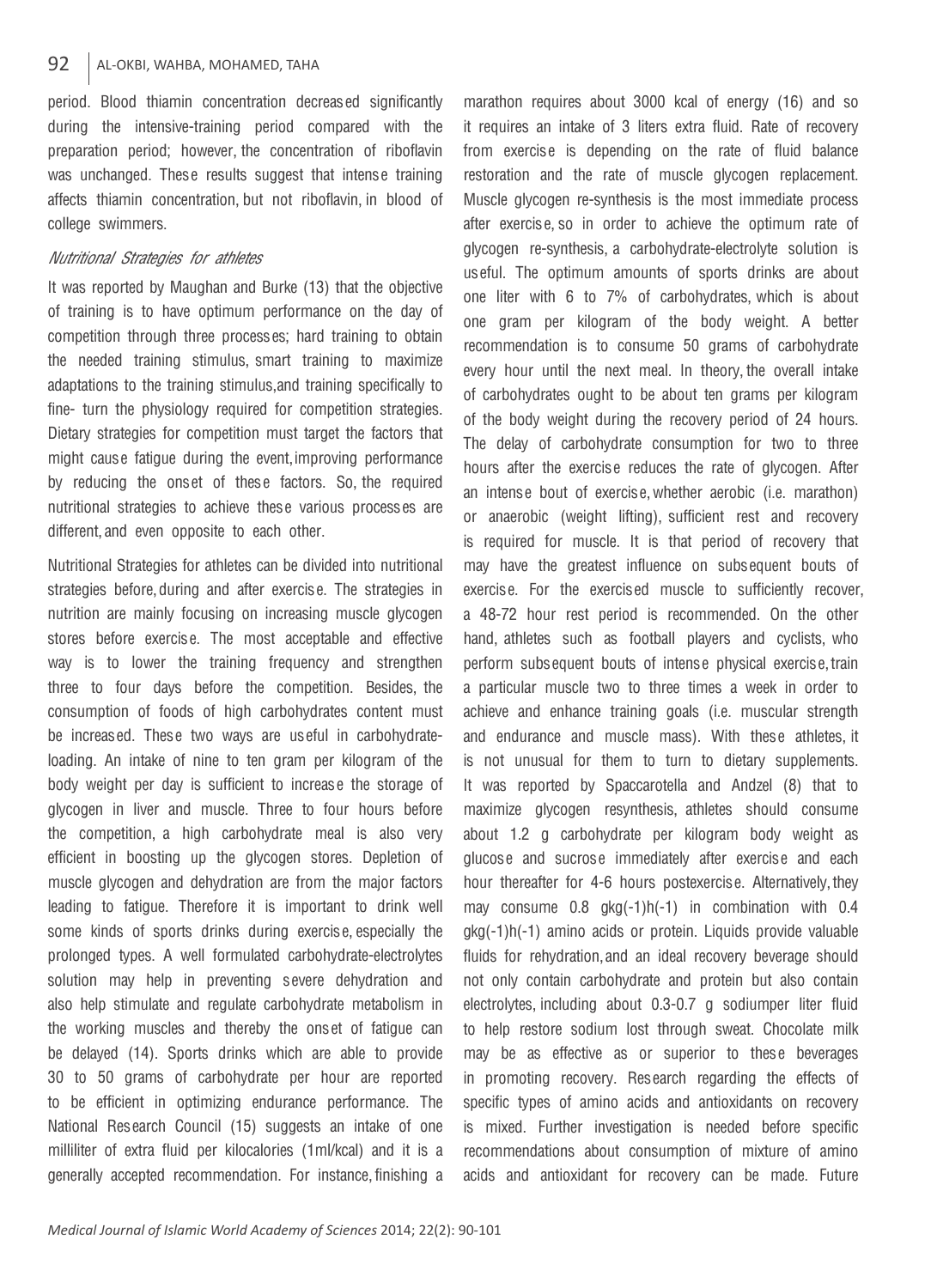studies that include women and athletes representing a variety of sports, ages, and training levels and that use consistent methodology will lead to a better understanding of the effects of postexercise intake on recovery (8).

The effect of carbohydrate type as short term supplement on self-paced endurance cycling performance was studied by Macdermid et al. (17). A 6% galactose drink does not enhance performance time during a self-paced cycling performance trial in highly trained endurance cyclists compared with a formula typically used by endurance athletes (50:50 glucose-maltodextrin) but may improve the ability to produce intermediate self-paced efforts.

A case study demonstrated by Moran et al. (18) showed the race nutrition practices of a female runner who completed her first 100-km off-road ultra-endurance running event in 12 hr 48 min 55 s. Food and fluid intake during the race provided 10,890 kJ (736 kJ/hr) and 6,150 ml (415 ml/ hr) of fluid. Hourly reported carbohydrate intake was 44 g, with 34% provided by sports drink. Hourly carbohydrate intake increased in the second half (53 g/hr) compared with the first half (34 g/h) of the race, as the athlete did not have access to individualized food and fluid choices at the early checkpoints and felt satiated in the early stages of the race after consuming a pre-race breakfast. Mean sodium intake was 500 mg/hr (52 mmol/L), with a homemade savory broth and sports drink (Gatorade Endurance) being the major contributors. The athlete consumed a variety of foods of varying textures and tastes with no complaints of gastrointestinal discomfort. Despite thinking she would consume sweet foods exclusively, as she had done in training, the athlete preferred savory foods and fluids at checkpoints during the latter stages of the race. This case study highlights race-day nutrition strategies to manipulate race-day food and fluid intake to meet the nutritional goals.

A study carried out by Carvalho et al. (1) showed that fluid restriction during exercise was accompanied by a greater level of dehydration and increased perceived exertion but had no effect on basketball performance compared with ad libitum drinking of water or a carbohydrate-electrolyte sports beverage. Athletes with more knowledge about hydration and better self-reported hydration behaviors ingested more fluids during training sessions.

Lowering the glycaemic index of the pre-exercise meal can enhance lipid utilization by up to 100 % through reduced insulin concentrations, although its application

may be restricted to specific training sessions rather than competition. Chronic effects of dietary glycaemic index have not yet been confirmed and need future study before any recommendations (19).

# Impacts of nutrients, phytochemicals, ergogenic substances, synthetic steroids and probiotic intake on athletes

Ergogenic substances and synthetic steroids have a wide spread use, particularly among non-professional athletes. However the key of success is a proper athletic nutrition which is a balanced intake of essential nutrients. Modulation of dietary composition and/or supplementation with specific nutrients to improve human physical performance is a working definition of nutritional ergogenic aids. Ergogenic aids are taken to enhance energy utilization by producing more, controlling its use, or increasing mechanical efficiency. Most athletes are looking toward enhancing performance by proper training modalities and methods; however, some look to the biochemical route for a "quick fix." Thus, the use of chemical agents is on the rise. Androstenedione, dehydroepiandrosterone, and the "parent" compound, testosterone are anabolic-androgenic agents. The former two have equivocal activity, but testosterone is both anabolic and androgenic in doses that adolescents might receive. Growth hormone and insulin-like growth factor-1 are anabolic, nonandrogenic compounds with undoubted effects on the lean body mass compartment. (20). Growth hormone is used by athletes to produce physical performance. The safety profile of GH developed over the past 25 years has shown few adverse events. The challenge is to determine whether GH therapy poses any long-term risks (21).

Psychologic or pharmacologic procedure may be an aid to improve physical work capacity or athletic performance (22). Amphetamines, carbohydrates, hormones, proteins, amino acids, steroids, caffeine, additional red blood cells, and phosphates are just a few of the aids that have been examined in the literature to determine if a possible ergogenic benefit occurs. Athletes use a few of these aids routinely, and only a few cause real controversies. Many male and female athletes use a variety of dietary supplements in the belief that they may have a positive influence on skill, strength, power, or endurance. At some point during an exercise program, whether training to increase muscular strength, cardiovascular performance, or improve recovery from an intense bout of exercise, an individual may reach a performance plateau. With the increasing placed on elite and often on young athletes to achieve high levels of exercise performance, manipulation of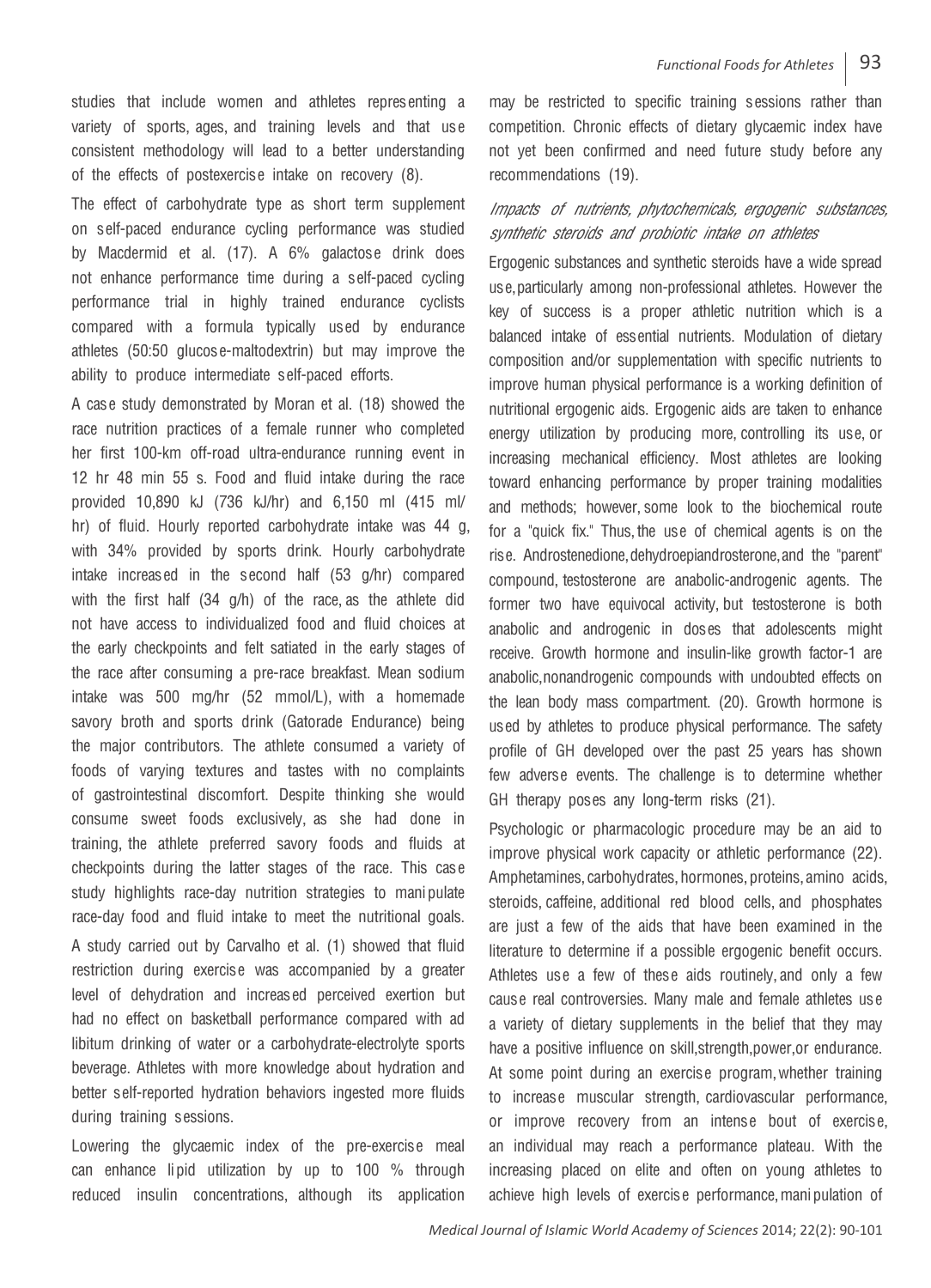## 94 AL-OKBI, WAHBA, MOHAMED, TAHA

diet through nutritional supplementation has increased. For several years, nutritional strategies such as overfeeding and ingesting carbohydrate/protein before and after exercise have been the foundation for enhancing exercise performance and muscular strength. On the other hand, dietary supplements may be the cornerstone for improving performance. Some dietitians and exercise scientists believe an adequate diet, which meets the recommended dietary allowance (RDA) for macronutrients, vitamins and minerals, is sufficient to achieve top performance. However, other experts believe that supplementation is necessary to restore specific nutrient, vitamin, or mineral levels that may be suppressed during prolonged or intense exercise. For example, Vitamin E supplementation before exercise has shown to maintain normal values that usually decrease during prolonged endurance exercise, prevent free radical damage during intensive exercise, and decrease serum creatine kinase levels, a measure of muscle damage (23). In addition, theres an abundance of evidence that plasma values of the amino acid glutamine fall substantially during and/or after very prolonged exercise (24-26). The emergence of creatine and nutritional formulations containing creatine, have been the most popular nutritional strategies employed by resistance-trained athletes to promote gains in strength and fat-free mass. Creatine is an ergogenic aid that improve muscle mass, strength and endurance. The rationale is that creatine supplementation has been reported to increase total body mass (27-31), fat-free mass (31- 33) single-effort and/or repetitive sprint capacity (27, 28, 31, 34), strength and/or power, (35), and work performed during sets of maximal effort muscle contraction. Cottrell et al. (36) has reported that creatine supplementation was sufficient to increase mean power when the between bout recovery interval was 3 minutes or less. Creatine supplementation decreases oxidative DNA damage and lipid peroxidation induced by a single bout of resistance exercise (37).

Potential side effects caused by oral creatine supplementation on gastrointestinal, cardiovascular, musculoskeletal, renal and liver functions showed no strong evidence. Reported side effects, like muscle cramping, gastrointestinal symptoms, changes in renal and hepatic laboratory values, needs further investigation since the studies do not represent well-controlled trials. The only documented side effect is an increase in body mass. The amount of contaminants present in creatine monohydrate due to industrial production may be an extra unwanted outcome. Recently, controlled studies showed that

with long-term dosage, may be considered an effective and safe ergogenic aid. It is preferred that athletes should consult medical supervision on administration of creatine (38). Glutamine is another dietary supplement for athletes due to its effect in increasing muscular strength and improving recovery. However there is a lack of research examining the effects of glutamine supplementation on muscular strength, exercise performance, and recovery from exercise. During exercise, increases and decreases in plasma glutamine levels have been demonstrated and these variations are reflected upon the type, duration, and intensity of exercise. A number of studies have shown an increase in plasma glutamine level following brief  $( $1$  hour) high intensity exercise in humans$ (39, 40). On the other hand, after prolonged exhaustive exercise, such as a marathon, a significant decrease in plasma glutamine has been observed during and post exercise (25, 41). This decrease is relatively transient, lasting approximately 6-9 hours after a marathon. Other study has demonstrated similar effects to plasma glutamine with levels returning to baseline within 2-3 hours post-exercise in some cases and others showed plasma glutamine levels below normal at 24 hours post-exercise (42). It has not yet to be determined whether plasma glutamine levels decrease during repeated bouts of anaerobic (Sprinting) or aerobic (Tour de France) exercise, possibly decreasing recovery time to exercise leading an athlete or individual into an over-trained state (24). Consequently, glutamine levels can be significantly reduced or remained low for several weeks (25). In such athletes increased susceptibility to infection may result from impaired immune function caused by prolonged low levels of plasma glutamine due to intense or prolonged exercise training. Furthermore, the reduction in plasma glutamine levels following very prolonged exercise may result from an increased demand and uptake of glutamine by the tissues of the body that require it (skeletal muscle, adipose tissue, liver, kidney, and immune cells). The fall in plasma glutamine could be due to a combination of increased uptake and decreased production/alerted transport kinetics (24). The links between a decrease in plasma glutamine during exercise and an increased risk of infection (24, 43- 46) could pose a need for exogenous glutamine supplementation to stimulate faster recovery time, prevent overtraining syndrome, and allow an individual to participate in multiple bouts of exercise more frequently and prolonging time to fatigue.

in healthy subjects, oral supplementation with creatine, even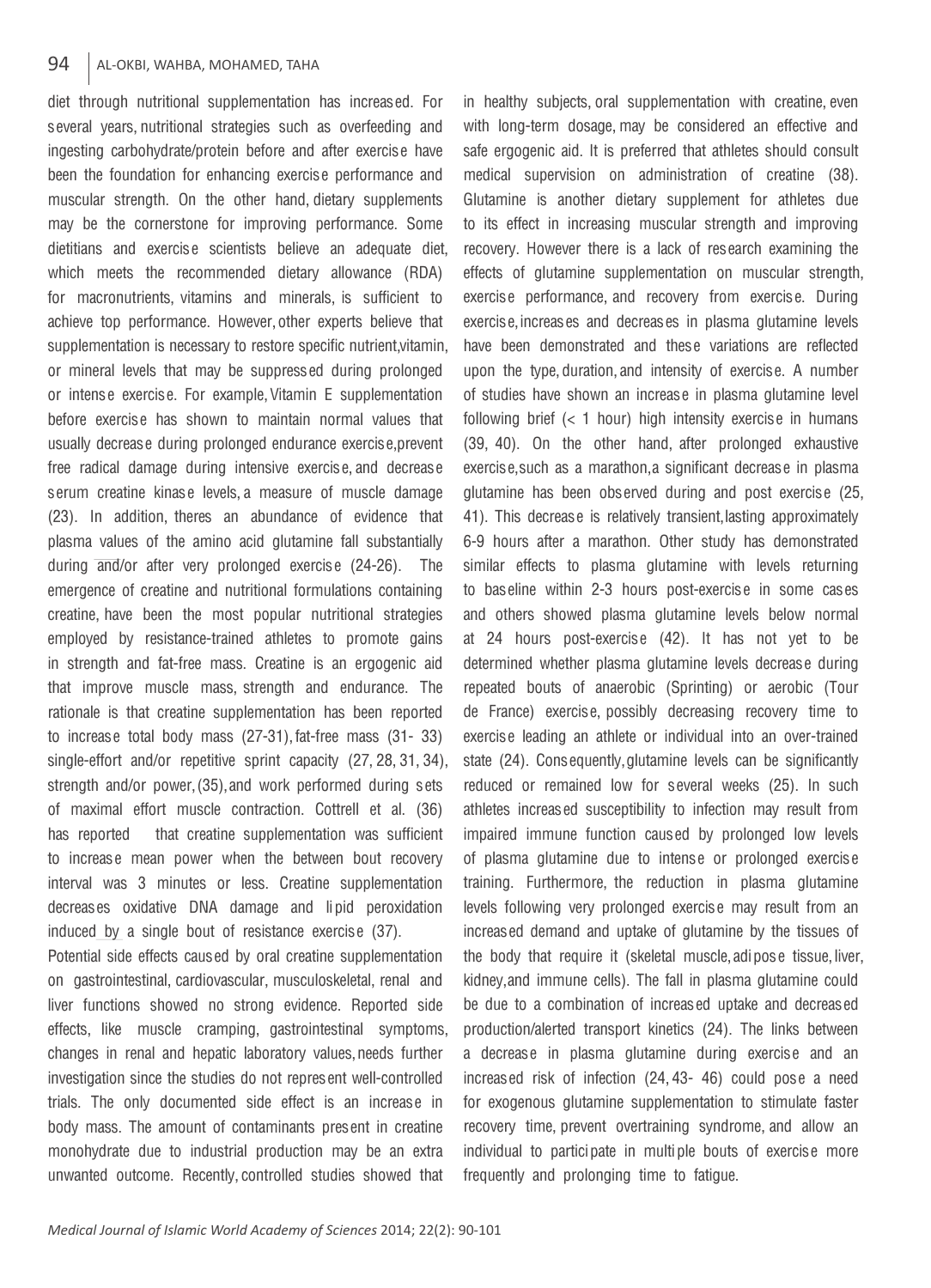Carnitine is administered as a supplement to improve the bodys ability to use stored fat as fuel. Carnitine enhances lipid oxidation, increases VO2 max, and decreases plasma lactate accumulation during exercise. Therefore, L-carnitine supplementation might benefit athletes. Giving 2 grams/ day of L-carnitine for six weeks to male marathon athletes improved running speed of 5.68% and decreased average oxygen consumption and heart rate in the treadmill test following supplementation. For carnitine to be effective as an ergogenic aid an adequate supply of lipids available as fuel, shifting metabolism toward utilization of fats as an energy source, and having a relative shortage of available endogenous carnitine must be present (47). Supplementation of L-carnitine induced a significant post-exercise decrease of plasma lactate and pyruvate and a concurrent increase of acetylcarnitine (48). However Colombi et al. (49) reported that although administration of L-carnitine was associated with a significant increase in the plasma concentration of all analyzed carnitine fractions, significant changes in running time, plasma concentrations of carbohydrate metabolites (glucose, lactate, and pyruvate), of fat metabolites (free fatty acids, glycerol, and beta-hydroxybutyrate), of hormones (insulin, glucagon, and cortisol), and of enzyme activities (creatine kinase and lactate dehydrogenase) were not observed. It is suggested that L-carnitine may induce subtle changes in substrate handling in metabolically active tissues when fatty-acid availability is increased, but it does not affect whole-body substrate utilization during short-duration exercise (50). L-carnitine might only exert a beneficial effect when there are actual deficiencies. Use of non-carbohydrate nutrients to stimulate muscle l-carnitine uptake may prove more beneficial for optimizing lipid utilization, but this requires more research (19).

Branched chain amino acids supplementation might be recommended in sport activities that change in intensity and require quick responses to external signals (e.g., soccer and other team games) (51).

Citrulline supplementation was reported to induce beneficial effect to athletes. In animal experiment, citrulline supplementation significantly increased the swimming time until exhaustion. Exercise-induced blood ammonia elevation was repressed by citrulline supplementation, and exercise-induced blood lactate increment in the citrulline-supplemented group was significantly lower than that in the non-supplemented group. Citrulline supplementation may facilitate the detoxification of ammonia via the urea cycle and inhibit additional glycolysis.

Thereby, citrulline supplementation may be useful for improving the exercise performance of athletes (52).

The total individuals that attend a gym and use protein powder supplements far exceed the recommended dietary allowance of protein for general population and/or athletes, are able to cause health problems (53). Thereby, previously separate dietary protein recommendations for strength and endurance in athletes are no longer supported, and the daily intake for adult athletes suggested by most of the entities is about 1.5 g  $kg(-1)$  body mass with a range of perhaps 1.0 to 2.0 g  $kg(-1)$  body mass. This recommendation is a broad landmark that needs to be adapted to the individual circumstances of the athlete. Research of the past decade indicates a beneficial effect with respect to a positive net muscular protein balance if athletes ingest some protein before an exercise bout. The amount of protein to be ingested to elicit the highest benefit is about 10 to 20 g • h(-1), but due to the insufficient amount of available data, it is not possible yet to rank different protein types or sources according to their anabolic potential. A simple way to translate the nutrient-based recommendations is the Swiss Food Pyramid for Athletes, which ensures a sufficient intake of energy, and all macro- and micronutrients in relation to the volume and intensity of the daily exercise (54).

High-dose serotonin-"depleting" large neutral amino acids supplementation given 3 h prior to intermittent highintensity exercise improved reactive motor skill and agility performance in Australian Rules football players (55).

The antioxidative effect of whey protein against hydrogen peroxide toxicity using C2C12 myoblasts was studied by Xu et al. (56). Whey protein pre-incubation prevented the decrease in cell viability after hydrogen peroxide treatment. The production of 8-hydroxydeoxyguanosine associated with DNA oxidative damage was also inhibited by the whey protein pre-incubation. Endogenous antioxidant defense, such as glutathione, catalase, and superoxide dismutase activity, was also modulated by the antioxidant. At the same time, enhanced mRNA expression levels of heme oxygenase-1 and NADPH quinone oxidoreductase-1 were observed in cells pre-incubated with whey protein before H2O2 abuse. This suggests that whey protein improved the antioxidant capacity against acute oxidative stress through multiple pathways and this protein may serve as an alternative source of antioxidants for prevention of athletic injuries caused by Reactive oxygen species (56).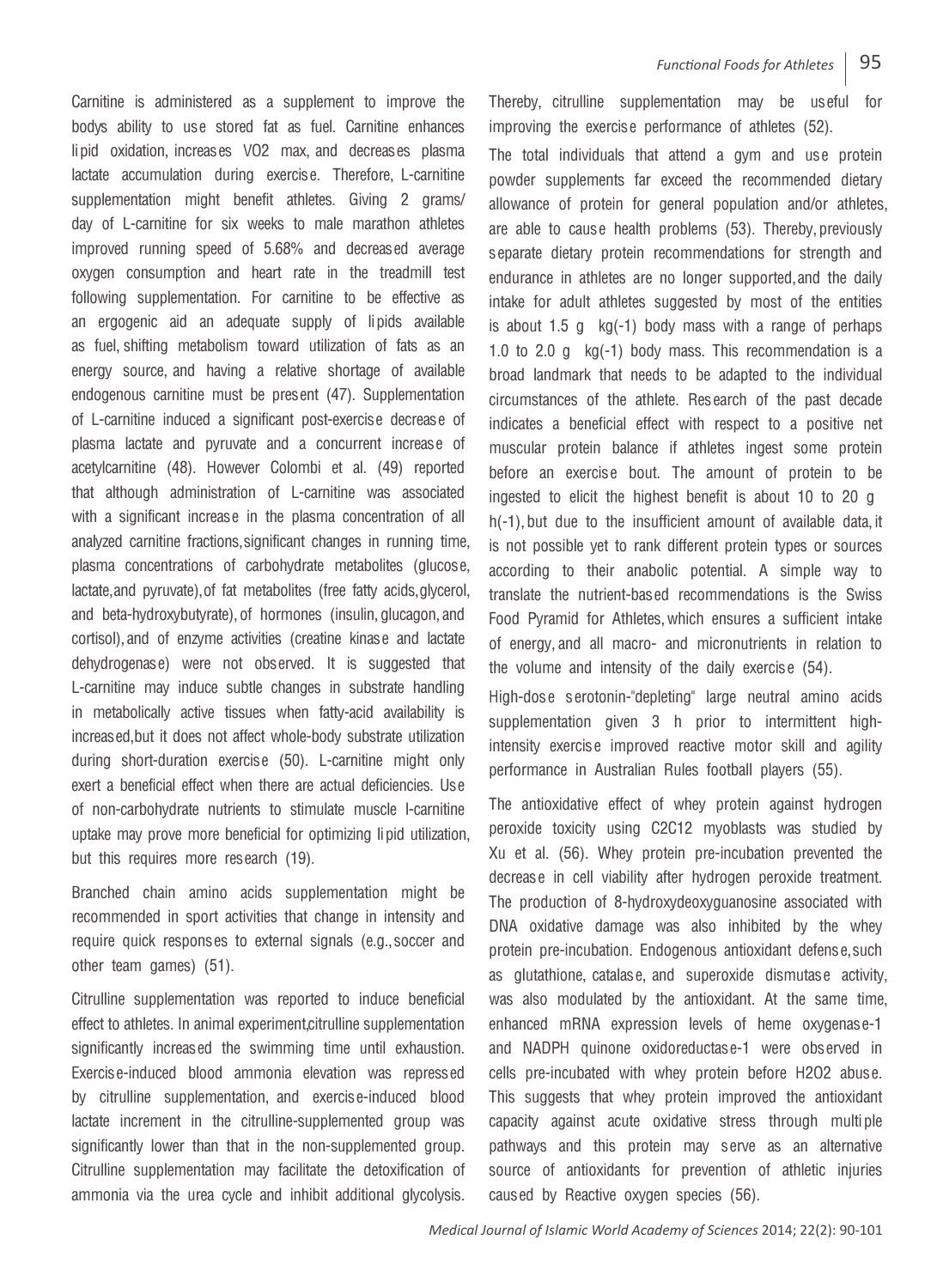### 96 | AL-OKBI, WAHBA, MOHAMED, TAHA

Functional food components and phytochemicals such as lycopene, carotenoids, tocopherols, phenolic compounds and phytosterols which are strong antioxidant (57, 58) may have beneficial effect in athletes by protection from health hazards. Different plant food extracts rich in the previously mentioned bioactive constituents that have been shown to possess antioxidant and anti-inflammatory activities could possess health benefits in athletes. These are mixture of, crude methanol extract of green tea, wheat germ oil and acetone extract of tomato, mixture of crude methanol extract of rosemary, walnut oil and acetone extract of sweet potato and mixture of crude methanol extract of broccoli, hazelnut oil and acetone extract of carrot (59, 60). Also, alcohol date extract rich in phenolic compounds was shown to possess anti-inflammatory and antioxidant effect (61, 62), so may afford protection for athletes during extraneous exercise. A study tested the acute anti-inflammatory and immune-modulating influence of a quercetin-based supplement consumed by endurance athletes 15 min before a 2-hr treadmill runs at 70% VO (2max). The quercetin supplement provided 1,000 mg quercetin, 120 mg epigallocatechin 3-gallate, 400 mg isoquercetin, 400 mg each eicosapentaenoic acid and docosahexaenoic acid, 1,000 mg vitamin C, and 40 mg niacinamide. The quercetin supplement caused a strong increase in plasma quercetin levels but did not counter postexercise inflammation or immune changes relative to placebo (63).

Flavanol-rich fruit extract supplementation may suppress inflammation or tissue damage caused by high-intensity exercise training in long distance runners. The change in the serum interleukin-6 level between pre- and midtraining were significantly lower in the supplemented group, while the change in the transforming growth factor- level between pre- and post-training was significantly greater in the supplemented group (64). This effect may be explained on the basis of the antioxidant activity of flavonol compared with the placebo.

Consumption of plant flavonoids, antioxidants, and n-3 fatty acids is proposed to have many potential health benefits due to their antioxidant and anti-inflammatory activities. A study carried out by McAnulty et al. (65) examined the effects of daily supplementation of 1,000 mg quercetin + 1,000 mg vitamin C (QC); 1,000 mg quercetin, 1,000 mg vitamin C, 400 mg isoquercetin, 30 mg epigallocatechin gallate, and 400 mg n-3 fatty acids (QFO); or placebo (P) for 2 weeks to athletes. Plasma quercetin was significantly elevated in QC and QFO compared with P. Plasma F(2) isoprostanes, Plasma antioxidant capacity represented by ferric reducing ability of plasma (FRAP), and vitamin C were significantly elevated and oxygen-radical absorbance capacity [ORAC] significantly decreased immediately postexercise, but no difference was noted in the overall pattern of change. Post hoc analyses revealed that the QC and QFO groups did not exhibit a significant increase in F(2)-isoprostanes from baseline to immediately postexercise compared with P. This study indicates that combining flavonoids and antioxidants with n-3 fatty acids is effective in reducing the immediate postexercise increase in F(2)-isoprostanes. Moreover, this effect occurs independently of changes in plasma antioxidant capacity (65).

Performance in many team sports is partially dependent on the ability to perform repeatedly at high intensity. Previous research demonstrates that capsaicin (CAP) has physiological and metabolic effects that could influence exercise performance and inflammation. A study was conducted to investigate the influence of CAP on performance and the interleukin-6 (IL-6) response to repeated sprints. Relative to the placebo control, CAP significantly increased the sum of ratings of gastrointestinal distress (GD) symptoms by 6.3-fold. There was no difference between treatments in fastest or mean sprint time, fatigue, IL-6 response, rate of perceived exertion (RPE), or muscle soreness but CAP did not influence repeated sprint performance or the IL-6 response and caused substantial GD. Therefore, CAP is not recommended for athletes involved in repeated sprinting (66).

Blueberries are rich in antioxidants known as anthocyanins, which may exhibit significant health benefits. Strenous exercise is known to acutely generate oxidative stress and an inflammatory state, and serves as an on-demand model to test antioxidant and anti-inflammatory compounds. A study was conducted by McAnulty et al. (67) to examine whether 250 g of blueberries given per day for 6 weeks and 375 g given 1 h prior to 2.5 h of running at 72% maximal oxygen consumption counters oxidative stress, inflammation, and immune changes in well-trained subjects. Blood, and urine samples were obtained pre-exercise and immediately postexercise, and blood and urine 1h postexercise. Increases in blood F-isoprostanes and urine RNA (5-OHMU) were significantly less in blueberry and plasma IL-10 and natural

*Medical Journal of Islamic World Academy of Sciences* 2014; 22(2): 90-101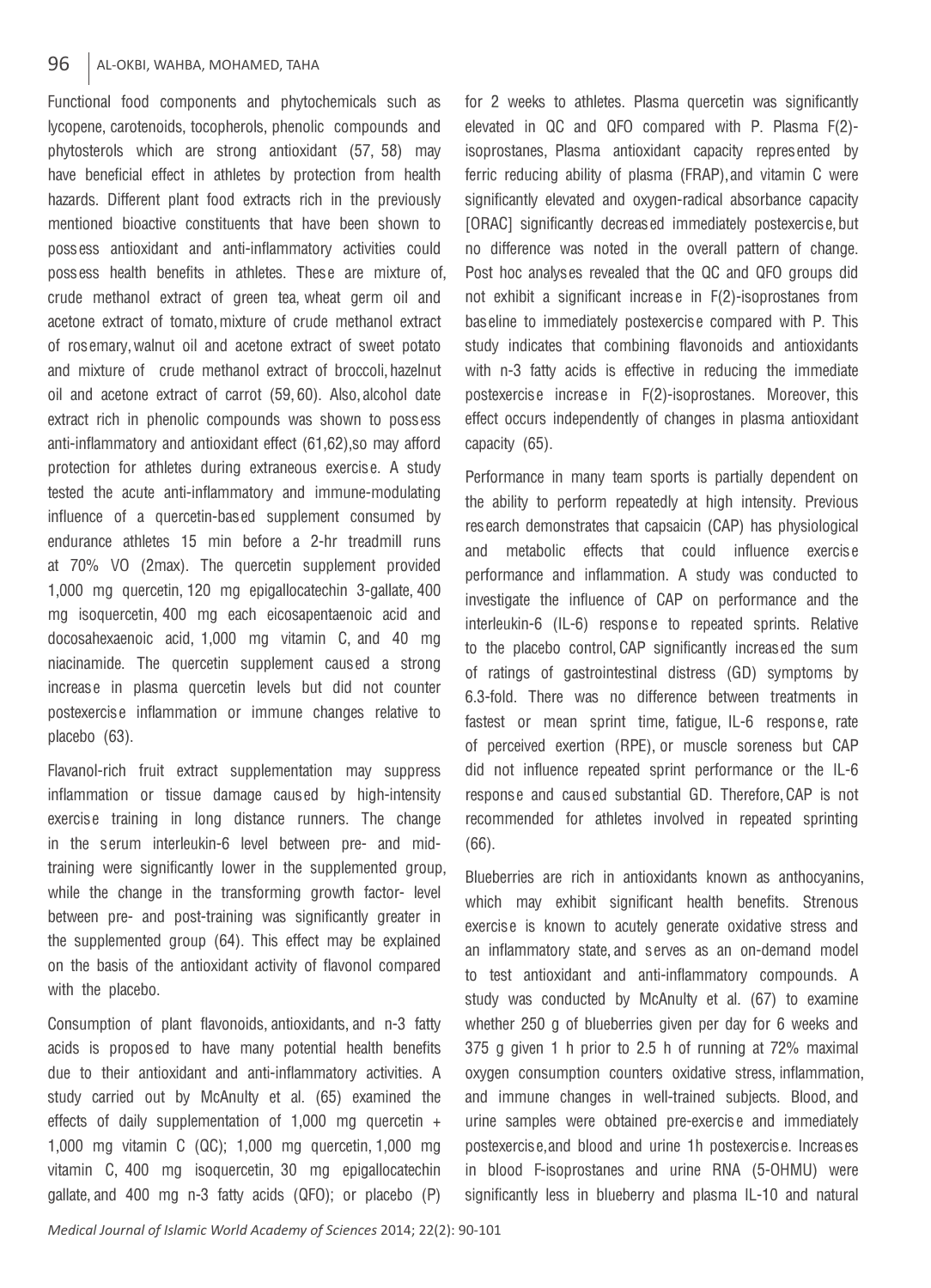killer (NK) cell counts were significantly greater in blueberry vs. control. So, daily blueberry consumption for 6 weeks increases NK cell count, and acute ingestion reduces oxidative stress and increases anti-inflammatory cytokines (67).

Boron supplement, a trace element nutrient, has been shown to increase the concentration of plasma steroid hormones and suggested as an ergogenic safe substance for athletes. however it should be further investigated (68). Chromium apparently has a role in maintaining proper carbohydrate and lipid metabolism in mammals. As this role probably involves potentiation of insulin signaling, chromium dietary supplementation has been postulated to potentially have effects on body composition, including reducing fat mass and increasing lean body mass. Chromium may have beneficial effects in athletes who may have exercise-induced increased urinary chromium loss; however, its effectiveness in manifesting body composition changes has been an area of intense debate in the last decade (69). Ca may increase non esterified fatty acids availability although it is not clear whether this effect occur. Ca and caffeine can increase non esterified fatty acids availability under certain circumstances which could theoretically enhance fat oxidation, yet strong experimental evidence for this effect during exercise is lacking. Co-administration of nutrients to maximize their effectiveness needs further investigation (19).

Spaccarotella and Andzel (70) reported that low fat chocolate milk may be as good as a carbohydrate electrolyte beverage at promoting recovery between training sessions during preseason in soccer players. While the effect of fish oil supplementation on fat oxidation during exercise are conflicting. In spite of some strong putative mechanisms, the only crossover trial showed no significant effect on lipid during exercise (19). On the other hand fish oil showed previously to possess anti-inflammatory activity (71) so, may afford potential benefits in athletes in this respect.

The impact of the pharmaceutical preparations Ripronat and Rotavit Royal on the physical working capacity and psychomotor performance of the young football players during their basic preparatory period of physical conditioning was studied in male football players. The medicament was given for 4 weeks. Results showed that ripronat increase the aerobic capacity and psychomotor performance of football players, and it would be recommended for administration during early stages of training, when main emphasis is made on aerobic performance (72).

Studies in endurance athletes have shown strain-specific probiotic benefit in terms of maintenance of immune function and, for certain strains, reduction of episodes of respiratory and/or gastrointestinal tract infections (73) . Also, certain strain of probiotic was shown to possess anti-inflammatory activity (60) thereby potential health benefit of such strain is expected in athletes.

# Necessity of special nutrition and functional food for athletes and prospective studies

Nutrition is very important for athletes. Athletes for each sport game needs special nutrition for the training time and for playing the game itself. Different nutrients' deficiency and physiological disorders may appear if athletes do not receive the proper nutrition. A need for some type of planned action is necessary to combat this problem. This planned action includes studying the nutritional status of athletes practicing different games with consequent formulation of suitable functional foods for each case along with prescription of the proper dietary regimen. A follow up study must be required to prove the efficiency of the studied formula. Safe and efficient special food products are required to have healthy athletes enjoying fitness and performance.

Prospective studies are required to prepare innovated functional foods for athletes to be given before, during and after training. Also a long term special foods must be prepared to prevent nutrient deficiency in athletes. More studies are needed to examine the influence of consumption of new innovated special formulas on the fitness and performance in athletes. It is also important to follow up different biochemical and anthropometric measures in athletes after supplementation of such innovated functional foods. First of all studying basal line of nutritional status, physiological and biochemical changes occur due to practicing different sports and training is very necessary before any dietary intervention. Formulation and preparation of different functional foods that suit each case utilizing the aforementioned nutrients and phytochemicals must be studied well. Analysis of nutrients and phytochemical contents of such proposed special food formulas must be carried out to know the exact percentage of all constituents after food processing. Different strains of probiotic incorporated as functional foods and their impact on athletes health are worthy to be studied. Intervention and evaluation of the functional foods in athletes during follow up study of the different anthropometric (body mass index; skin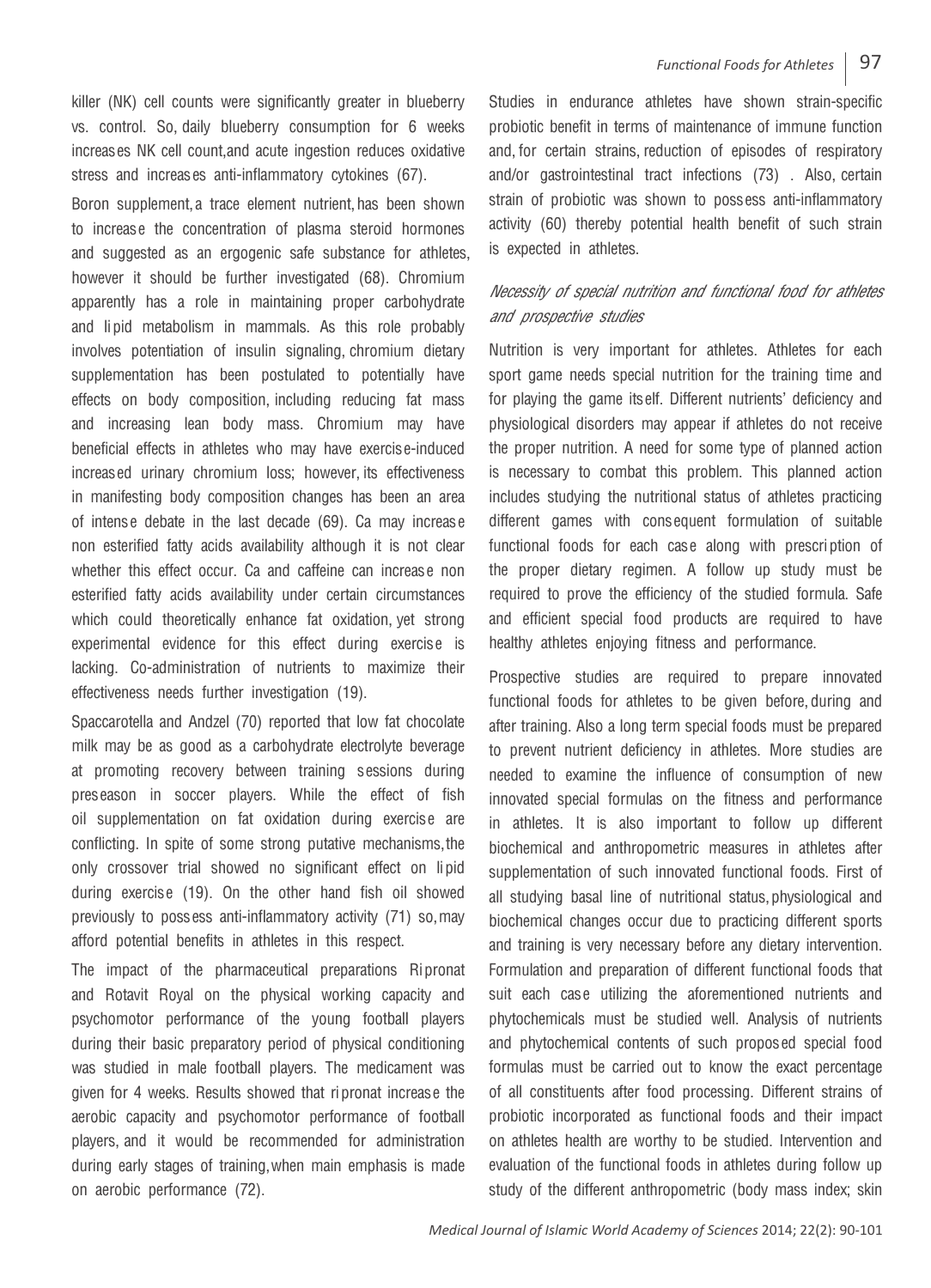#### 98 | AL-OKBI, WAHBA, MOHAMED, TAHA

fold thickness, mid arm circumference and muscle mass... etc to determine % body fat and protein) and biochemical parameters must be carried out. Biochemical parameters of blood and urine will help to detect any changes in the metabolism or any nutrient deficiency. The biochemical parameters differ according to the applied functional food whether before, during or after exercise or game. Also the biochemical parameters to be determined differ according to the type of sport. Generally, haemoglobin, haematocrit and other parameters reflecting anaemic state are important to be determined. Plasma lipid profile, free fatty acids, total protein, albumin and globulin are necessary to be assessed. Blood urea nitrogen, creatinin, uric acid, lactate and plasma activity of transaminases (ALT, AST) and lactate dehydrogenase are among the essential parameters to be estimated. Betahydroxy butyrate, glutamine, creatine phosphokinase and minerals are necessary to be determined. White blood cell count must be followed. Interleukin-6, tumor necrosis factor-α, biomarkers of oxidative stress, biomarkers of antioxidant state are necessary to be assessed to follow up any improvement in the inflammatory biomarkers and oxidative stress of athletes. Certain hormones such as cortisol, testosterone, growth hormone and insulin must be followed. Assessment of physiological parameters such as vital capacity, maximal oxygen consumption (VO2 peak), breath reserve and breath frequency, fitness and performance are doubtless essential to be studied. Full clinical investigation including heart rate, blood pressure, electrocardiogram etc must be continuously recorded during the follow up study.

In addition to the proposed functional foods, a dietary regimen should be designed to better enhance athletic performance and minimize any health risks associated with practicing games. The outcomes of the present study are expected to have a direct impact on the athletes health and therefore their skills and performance.

# **REFERENCES**

- 1. Carvalho P, Oliveira B, Barros R, Padrão P, Moreira P, Teixeira VH. Impact of fluid restriction and ad libitum water intake or an 8% carbohydrate-electrolyte beverage on skill performance of elite adolescent basketball players. Int J Sport Nutr Exerc Metab. 2011; 21(3): 214-21.
- 2. Waterman JJ, Kapur R. Upper gastrointestinal issues in athletes. Curr Sports Med Rep. 2012; 11(2): 99-104.
- 3. Ormsbee M J, Arciero PJ. Detraining Increases Body Fat and Weight and Decreases VO2peak and Metabolic Rate. J Strength Cond Res. 2011; 26(8): 2087-95
- 4. Arsić A, Vučić V, Tepšić J, Mazić S, Djelić M, Glibetić M. Altered plasma and erythrocyte phospholipid fatty acid profile in elite female water polo and football players. Appl Physiol Nutr Metab. 2012; 37(1):40-7.
- 5. Gil-Antuñano PN. Nutrition and physical exercise. Nutr Hosp. 2000; 15 Suppl 1:31-40.
- 6. Gibson JC, Stuart-Hill L, Martin S, Gaul C.. Nutrition status of junior elite Canadian female soccer athletes. Int J Sport Nutr Exerc Metab. 2011; 21(6):507-14.
- 7. Bescós García R, Rodríguez Guisado FA. Low levels of vitamin D in professional basketball players after wintertime: relationship with dietary intake of vitamin D and calcium. Nutr Hosp. 2011; 26(5):945-51.
- 8. Spaccarotella KJ, Andzel WD. Building a beverage for recovery from endurance activity: a review. J Strength Cond Res. 2011, 25(11):3198-204.
- 9. Corley G, Demarest-Litchford M, Bazzarre TL. Nutrition knowledge and dietary practices of college coaches. J Am Diet Assoc. 1990; 90(5):705-9.
- 10. Garcin M, Doussot L, Mille-Hamard, L., and Billat V. Athletes' dietary intake was closer to French RDA's than those of young sedentary counterparts. Nutr Res. 2009; 29(10):736-42.
- 11. Walsh M, Cartwright L, Corish C, Sugrue S, Wood-Martin R. The body composition, nutritional knowledge, attitudes, behaviors, and future education needs of senior schoolboy rugby players in Ireland. Int J Sport Nutr Exerc Metab. 2011; 21(5):365-76.
- 12. Sato, A., Shimoyama, Y., Ishikawa, T., and Murayama, N. Dietary thiamin and riboflavin intake and blood thiamin and riboflavin concentrations in college swimmers undergoing intensive training. Int J Sport Nutr Exerc Metab. 2011; 21(3):195-204.
- 13. Maughan RJ, Burke LM. Practical nutritional recommendations for the athlete. Nestle Nutr Inst Workshop Ser. 2011, 69:131-49.
- 14. Von Duvillard SP, Braun WA, Markofski M, Beneke R and Leithäuser R. Fluids and hydration in prolonged endurance performance. Nutrition. 2004; 20 (7-8):651-6.
- 15. National Research Council. Recommended Dietary Allowances,' 10th edition, Washington, National Academy Press, 1989.
- 16. Newsholme EA, Leech AR. Metabolism in exercise. In Biochemistry for the Medicine Sciences. John Wiley & Sons, Chichester, p 357-381, 1983.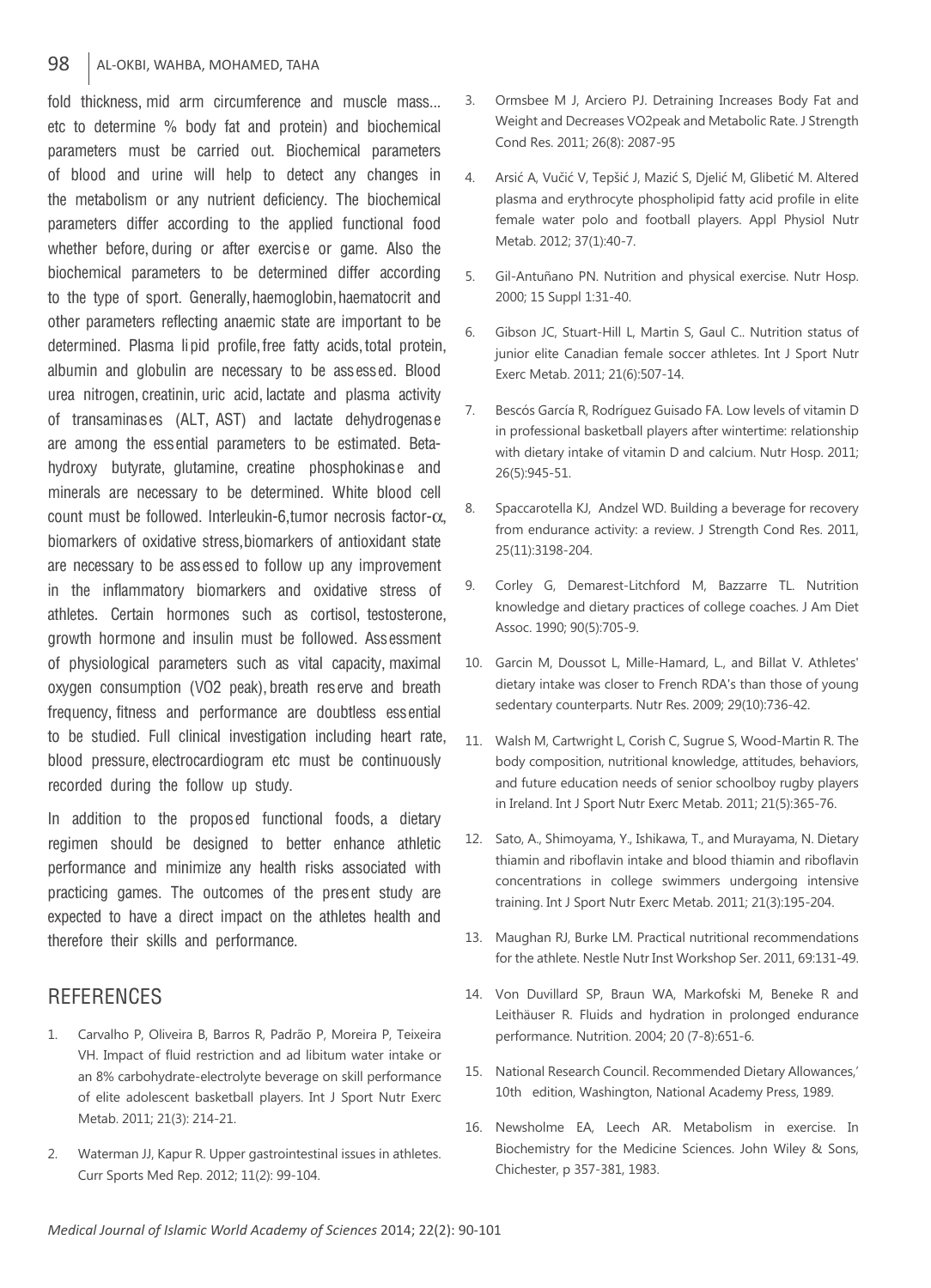- 17. Macdermid PW, Stannard S, Rankin D, Shillington DA. Comparative analysis between the effects of galactose and glucose supplementation on endurance performance. Int J Sport Nutr Exerc Metab. 2012; 22(1): 24-30.
- 18. Moran ST, Dziedzic CE, Cox GR. Feeding strategies of a female athlete during an ultraendurance running event. Int J Sport Nutr Exerc Metab. 2011; 21(4):347-51.
- 19. Gonzalez JT, Stevenson EJ. New perspectives on nutritional interventions to augment lipid utilization during exercise. Br J Nutr. 2012; 107(3):339-49.
- 20. Rogol AD. Sex steroid and growth hormone supplementation to enhance performance in adolescent athletes. Curr Opin Pediatr. 2000; 12(4):382-7.
- 21. Kemp SF, Frindik, JP. Emerging options in growth hormone therapy: an update. Drug Des Devel Ther. 2011; 5:411-9.
- 22. Mcardle WD, Katch FI, Katch VL. Exercise Physiology: energy, nutrition, and human performance (4thed). Baltimore: Williams & Wilkins, 1996.
- 23. Rokitzi C, Logemann E, Sagvedos AN, Murphy M, Roth W, Kuel, J. Lipid peridonation and antioxidant vitamins under extreme endurance stress. Acta Physiol Scand. 1994; 154: 149-154.
- 24. Walsh NP, Blannin K, Robson PJ, Gleeson M. Glutamine, exercise and immune function. Sports Med. 1998; 3: 177-91.
- 25. Parry-Billings M, Budgett R, Koutedakis Y, Blomstrand E, Brooks S, Williams C, Calder PC, Pilling S, Baigrie R, Newsholme E.A. Plasma amino acid concentrations in the overtraining syndrome: possible effects on the immune system. Med Sci Sports Exerc. 1992; 24(12):1353-8.
- 26. Rennie MJ, Tadros L, Khogli S, Ahmed A, Taylor PM. Glutamine transport and its metabolic effects. J Nutr. 1994; 124: 1503S-1508S.
- 27. Becque B, Lochmann J, Melrose D. Effect or creatine supplementation during strength training on 1 RM and body composition. Med Sci Sport Exerc. 1997; 29:S146.
- 28. Earnest CP, Snell PG, Rodriguez R, Almada AL, Mitchell TL. The effect of creatine monohydrate ingestion on anaerobic power indices, muscular strength and body composition. Acta Physiol Scand. 1995; 153(2):207-9.
- 29. Greenhaff PL, Bodin K, Soderlund K, et al. Effect of oral creatine supplementation on skeletal muscle phosphocreatine resynthesis. Am J Physiol. 1994; 266: E725-30.
- 30. Kreider RB, Ferreira M, Wilson M, Grindstaff P, Plisk S, Reinardy J, Cantler E, Almada AL. Effects of creatine supplementation on body composition, strength, and sprint performance. Med Sci Sports Exerc. 1998; 30(1):73-82.
- 31. Kreider R, Klesges R, Harmon K, et al. Effects of ingesting supplements designed to promote lean tissue accretion on body composition during resistance exercise. Int J Sport Nutr. 1996; 6: 234-46.
- 32. Greenhaff P, Casey A, Short A, et al. Influence of oral creatine supplementation of muscle torque during repeated bouts of maximal voluntary exercise in man. Clin Sci, 1993; 84: 565-71.
- 33. Kirksey K, Warren B, Stone M., et al. The effects of six weeks of Creatine monohydrate supplementation in male and female track athletes. Med Sci Sport Exerc. 1997; 29: S145.
- 34. Balsom PD, Söderlund K, Sjödin B, Ekblom B. Skeletal muscle metabolism during short duration high-intensity exercise: influence of creatine supplementation. Acta Physiol Scand. 1995; 154(3):303-10.
- 35. Volek, J., Kraemer, W., Bush J., et al. Creatine supplementation enhances muscular performance during high-intensity resistance exercise. J Am Diet Assoc 1997; 97: 765-70.
- 36. Cottrell GT, Coast JR, Herb RA. Effects of recovery interval on multiple bout sprint cycling performance after acute creatine supplementation. Journal of Strength and Conditioning Research. 2002; 16(1):109-16.
- 37. Rahimi R. Creatine supplementation decreases oxidative DNA damage and lipid peroxidation induced by a single bout of resistance exercise. J Strength Cond Res. 2011; 25(12):3448-55.
- 38. Bizzarini E, De Angelis L. Is the use of oral creatine supplementation safe? J Sports Med Phys Fitness. 2004; 44(4):411-6
- 39. Babij P, Mattews SM, Rennie MJ. Changes in blood ammonina, lactate, and amino acids in relation to workload during bicycle ergometer exercise in man. Eur J Appl Physiol. 1983; 50: 405-11.
- 40. Eriksson, L.S., Broberg, S., Bjorkman, O., et al. Ammonia metabolism during exercise in man. Clin Physiol. 1985; 5: 325-36.
- 41. Castell LM, Poortmans JR, Newsholme EA. Does glutamine have a role in reducing infections in athletes? Eur J Appl Physiol.1996; 73: 488-90.
- 42. Decombaz J, Reinhardt P, Anantharaman K, Von Glutz G, Poortmans J. Biochemical changes in a 100 km run: free amino acids, urea, and creatinine. Eur J Appl Physiol Occup Physiol. 1979; 41(1):61-72.
- 43. Budgett, R. Overtraining Syndrome. Brit J Sports Med. 1990; 24: 231-6.
- 44. Newsholme EA, Parry-Billings M. Properties of glutamine release from muscle and its importance for the immune system. J Parenter Enter Nutr. 1990; 14: 635- 75.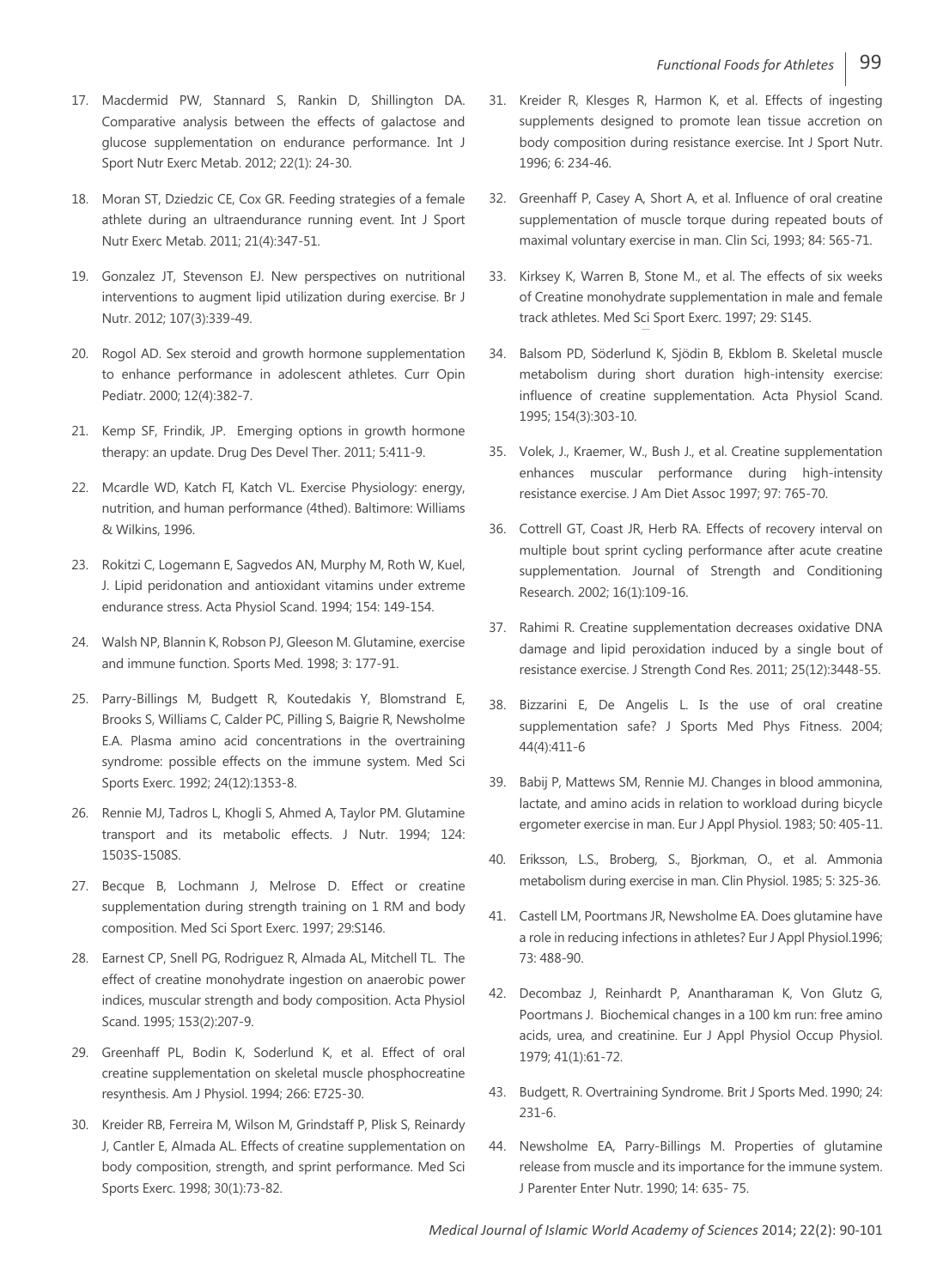### 100 AL-OKBI, WAHBA, MOHAMED, TAHA

- 45. Rowbottom DG, Keast D, Goodman C, et al. The hematological, biochemical, and immunological profile of athletes suffering from the Overtraining Syndrome. Eur J Appl Physiol. 1995; 70: 502-9.
- 46. Rowbottom DG, Keast D, Morton A R. The emerging role of glutamine as an indicator of exercise stress and overtraining. Sports Med. 1996; 21(2):80-97.
- 47. Swart I, Rossouv J, Loots JM, Kruger MC. The effect of carnitine supplementation on plasma carnitine levels on various performance parameters of male marathon athletes. Nutr Res. 1997; 17 (3):405-414.
- 48. Siliprandi N, Di Lisa F, Pieralisi G, Ripari P, Maccari F, Menabo R, Giamberardino MA, Vecchiet L. Metabolic changes induced by maximal exercise in human subjects following L-carnitine administration. Biochim Biophys Acta. 1990; 1034(1):17-21.
- 49. Colombani P, Wenk C, Kunz I, Krähenbühl S, Kuhnt M, Arnold M, Frey-Rindova P, Frey W, Langhans W. Effects of L-carnitine supplementation on physical performance and energy metabolism of endurance-trained athletes: a double-blind crossover field study. Eur J Appl Physiol Occup Physiol. 1996; 73(5):434-9.
- 50. Broad EM, Maughan RJ, Galloway SDR. Effects of exercise intensity and altered substrate availability on cardiovascular and metabolic responses to exercise after oral carnitine supplementation in athletes. Int J Sport Nutr Exerc Metab. 2011; 21(5):385-97.
- 51. Wiśnik P, Chmura J, Ziemba AW, Mikulski T, Nazar K. The effect of branched chain amino acids on psychomotor performance during treadmill exercise of changing intensity simulating a soccer game. Appl Physiol Nutr Metab. 2011; 36(6):856-62.
- 52. Takeda K, Machida M, Kohara A, Omi N, Takemasa T. Effects of citrulline supplementation on fatigue and exercise performance in mice. J Nutr Sci Vitaminol (Tokyo). 2011; 57(3):246-50.
- 53. Sánchez Oliver A, Miranda León MT, Guerra-Hernández E. Prevalence of protein supplement use at gyms. Nutr Hosp. 2011; 26(5):1168-74.
- 54. Colombani PC, Mettler S. Role of dietary proteins in sports. Int J Vitam Nutr Res. 2011, 81(2-3):120-4.
- 55. Stepto NK, Shipperd BB, Hyman G, McInerney B, Pyne DB. Effects of high-dose large neutral amino acid supplementation on exercise, motor skill, and mental performance in Australian Rules Football players. Appl Physiol Nutr Metab. 2011; 36(5):671-81.
- 56. Xu R, Liu N, Xu X, Kong B. Antioxidative effects of whey protein on peroxide-induced cytotoxicity. J Dairy Sci. 2011; 94(8):3739-46.
- 57. Carvalho RF, Aidar ST, Azevedo RA, Dodd IC, Peres LE. Enhanced transpiration rate in the high pigment 1 tomato mutant and its physiological significance. Plant Biol (Stuttg). 2011; 13(3):546- 50. doi: 10.1111/j.1438-8677.2010.00438.x.
- 58. Nagao A. Absorption and metabolism of dietary carotenoids. Biofactors. 2011; 37(2):83-7. doi: 10.1002/biof.1512011 Advances in Food Sciences
- 59. Al-Okbi SY, Mohamed DA. Evaluation of the anticancer effect of nutraceuticals. Advances in Food Sciences. 2011; 33(4): 230-236.
- 60. Al-Okbi SY, Mohamed DA, Donya SM, Abd El Khalek AB. Role of Bifidobacterium bifidum and plant food extracts in improving microflora and biochemical and cytogenetic parameters in adjuvant arthritis. Grasas y Aceites. 2011; 62 (3): 308-320.
- 61. Mohammed DA., Al-Okbi SY. In-Vivo Evaluation of Anti-Oxidant and Anti-inflammatory Activity of Date Fruits in Adjuvant Arthritis. Polish Journal of Food and Nutritional Sciences. 2004; 13/54: 397-402.
- 62. Mohammed DA, Al-Okbi SY. In vitro evaluation of antioxidant activity of different extracts of Phoenix dactylifera L. fruits as functional foods. Deutsche lebensmittel-Rundschau. 2005; 101: 305-308.
- 63. Konrad M, Nieman DC, Henson DA, Kennerly KM, Jin F, Wallner-Liebmann SJ. The acute effect of ingesting a quercetinbased supplement on exercise-induced inflammation and immune changes in runners. Int J Sport Nutr Exerc Metab. 2011; 21(4):338-46.
- 64. Nishizawa M, Hara T, Miura T, Fujita S, Yoshigai E, Ue H, Hayashi Y, Kwon AH, Okumura T, Isaka T. Supplementation with a flavanol-rich lychee fruit extract influences the inflammatory status of young athletes. Phytother Res. 2011; 25(10):1486-93. doi: 10.1002/ptr.3430.
- 65. McAnulty SR, Nieman DC, McAnulty LS, Lynch WS, Jin F, Henson DA. Effect of mixed flavonoids, n-3 fatty acids, and vitamin C on oxidative stress and antioxidant capacity before and after intense cycling. Int J Sport Nutr Exerc Metab. 2011; 21(4):328-37.
- 66. Opheim MN, Rankin JW. Effect of capsaicin supplementation on repeated sprinting performance. J Strength Cond Res. 2012; 26(2):319-26.
- 67. McAnulty LS, Nieman DC, Dumke CL, Shooter LA, Henson DA, Utter AC, Milne G, McAnulty SR. Effect of blueberry ingestion on natural killer cell counts, oxidative stress, and inflammation prior to and after 2.5 h of running. Appl Physiol Nutr Metab. 2011; 36(6) :976-84.